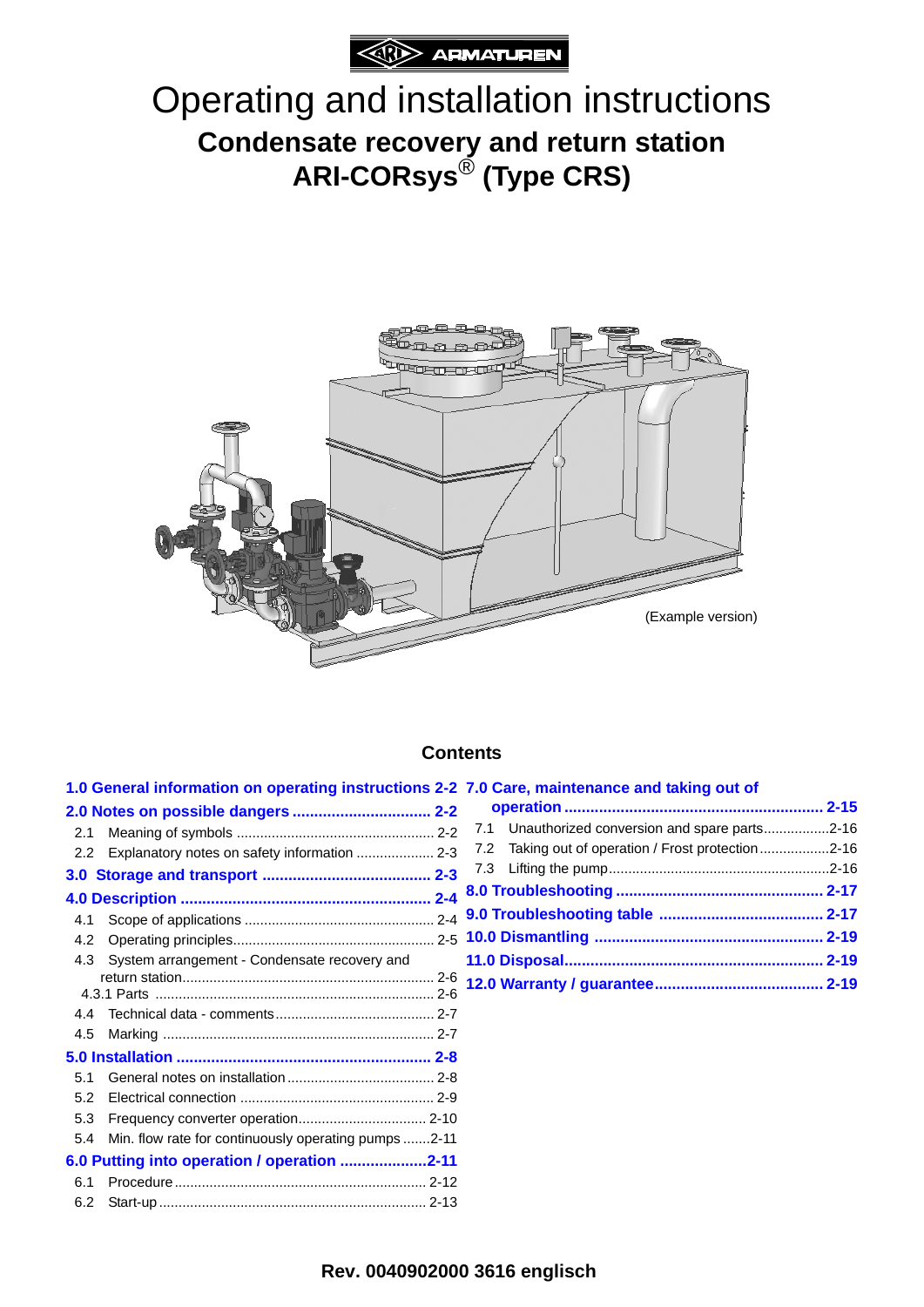# <span id="page-1-0"></span>**1.0 General information on operating instructions**

These operating instructions provide information on mounting and maintaining the condensate recovery and return station. Please contact the supplier or the manufacturer in case of problems that cannot be solved by reference to the operating instructions.

The instructions are binding for transport, storage, installation, start-up, operation, maintenance and repair.

The notes and warnings must be observed and adhered to.

- Handling and all other work must be carried out by expert personnel or all activities must be supervised and checked.

It is the owner's responsibility to define areas of responsibility and competence and to monitor the personnel.

- In addition, current regional safety requirements must be applied and observed when taking the fittings out of service as well as when maintaining and repairing them.

The manufacturer reserves the right to make technical modifications at any time.

These operating instructions comply with the requirements of EU Directives and are only valid in connection with the installation data sheets. The operating and installation instructions of all components must be observed.

Installation and operation must be in accordance with the local regulations and accepted codes of good practice.

# <span id="page-1-1"></span>**2.0 Notes on possible dangers**

## <span id="page-1-2"></span>**2.1 Meaning of symbols**



*....* Warning of general danger..



Warning of dangerous voltage..



Non-compliance with operating instructions is dangerous! Read the operating instructions before installation, operation, maintenance or disassembly and adhere to them strictly.



Danger though voltage! Before dismantling the hood, disconnect from the mains and secure against accidental switching on.



Danger of injury! If the station is in operation, do not remove the barriers for moving parts.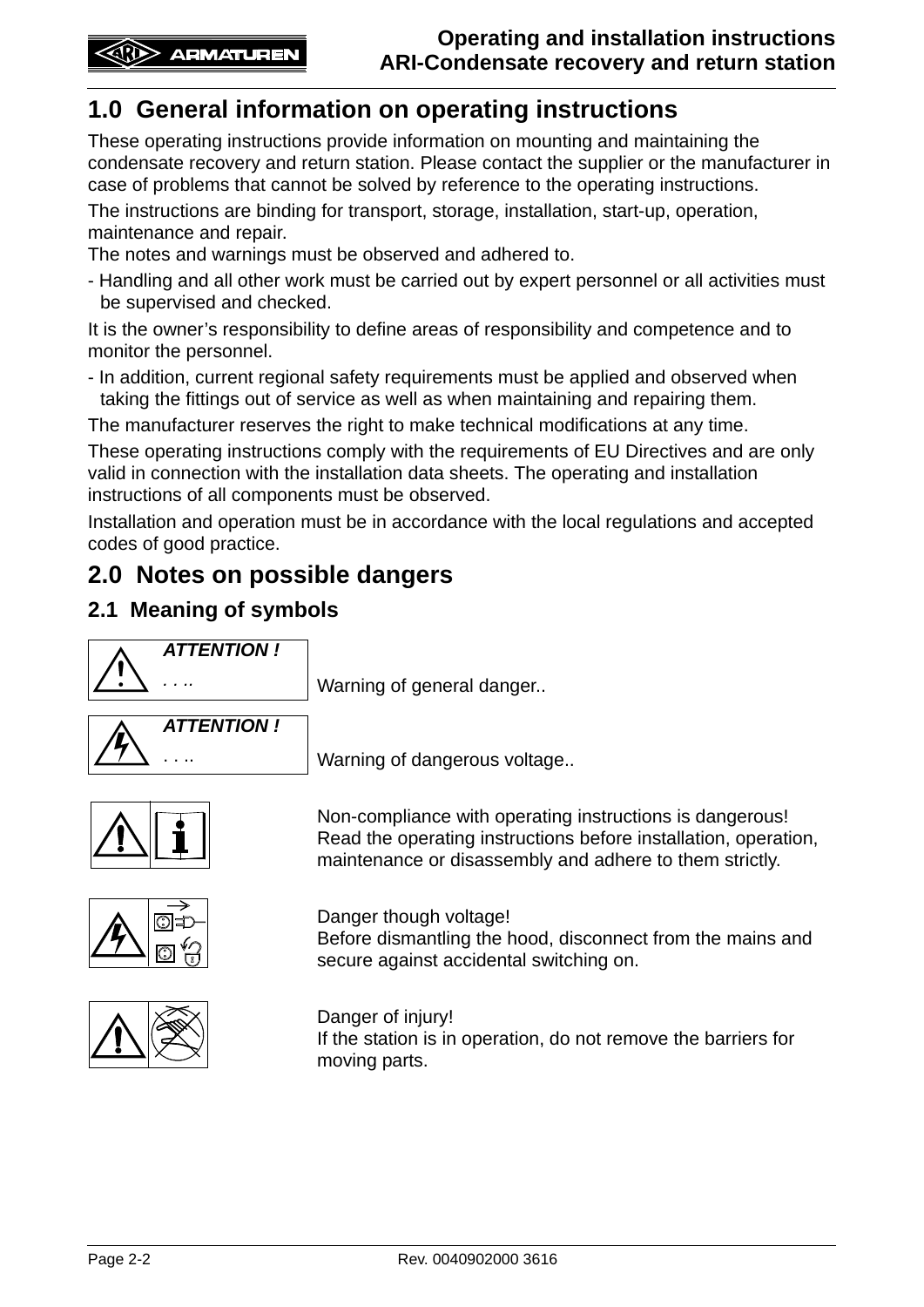# <span id="page-2-0"></span>**2.2 Explanatory notes on safety information**

In these operating and installation instructions dangers, risks and items of safety information are highlighted to attract special attention.

Information marked with the above symbol and "*ATTENTION!*" describes practices that can result in serious injury or danger of death for users or third parties or in material damage to the system or the environment if they are not complied with. It is vital to comply with these practices and to monitor compliance.

All other information that is not specifically emphasized, such as transport, installation, operating and maintenance instructions, as well as technical data (in the operating instructions, product documentation and on the device itself), must also be complied with to the fullest extent in order to avoid faults that in turn can cause serious injury to persons or damage to property.

# <span id="page-2-1"></span>**3.0 Storage and transport**

#### *ATTENTION!*

*- Attachments of valves and pumps, such as actuators, handwheels, hoods, motor lifting lugs, must not be used to take external forces, e.g. they are not designed for use as climbing aids, or as connecting points for lifting gear. Non-compliance may lead to death, injury or damage to property due to falling or to parts being dropped.*

*- Suitable handling and lifting equipment should be used. The lifing equipment must be connected to the existing lugs. See specification sheet for weights.*

- At -20° to +70°C dry, free from dirt.

- Protect against external force (impact, vibration, etc.).
- Do not soil or damage type identification plate and wiring diagram.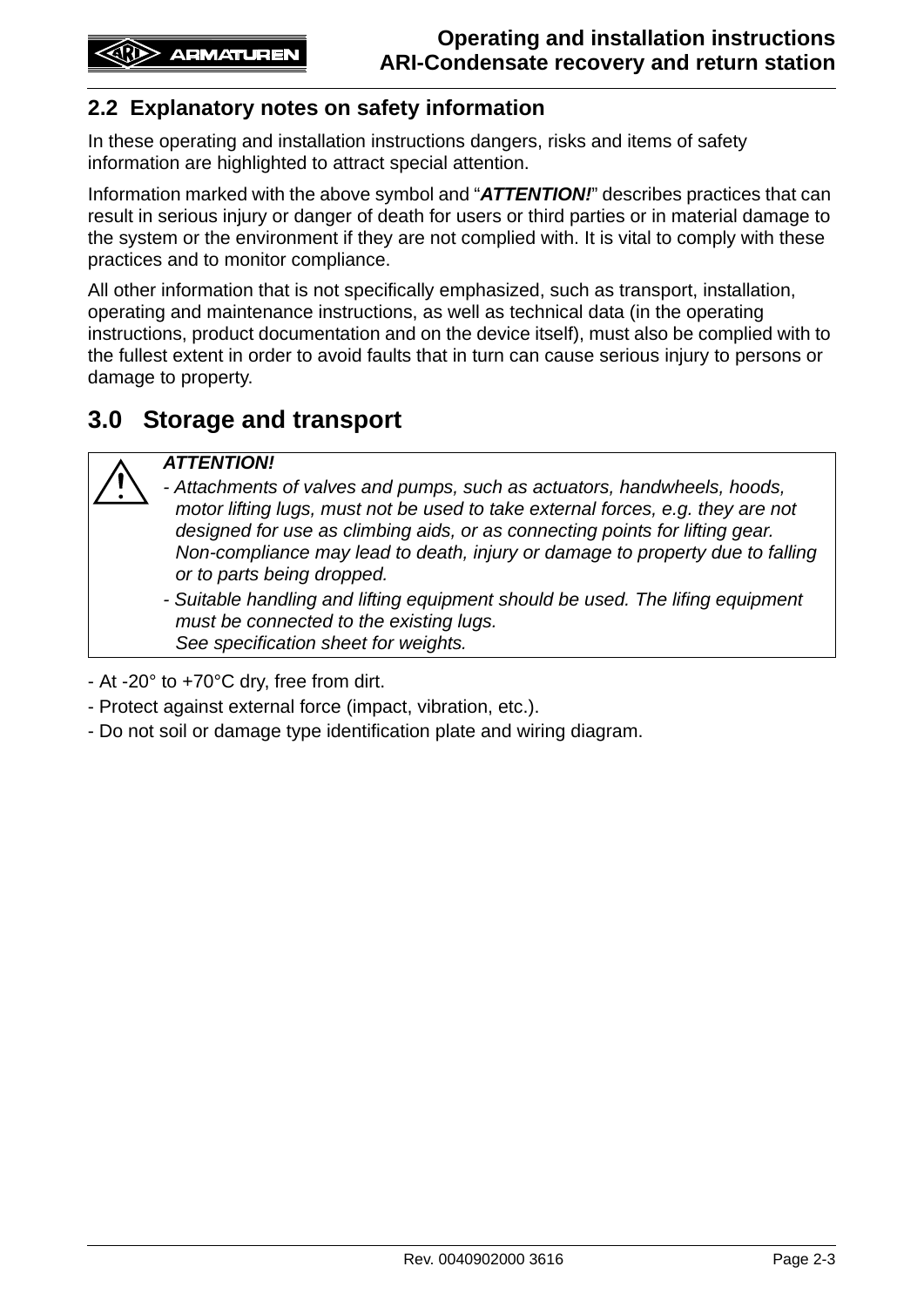# <span id="page-3-0"></span>**4.0 Description**

# <span id="page-3-1"></span>**4.1 Scope of applications**

The condensate recovery and return station is used in steam systems and serves to return the accruing condensate for reuse.

The ARI condensate station is a compact installation premounted on a base frame and consists of high-quality individual components. The individual components of the centrifugal pump (shaft, impellers, distributors) are made of high-quality CrNi steel. A simple On/Off water level control with a fixed electromagnetic float switch was provided for (however, control with a level electrode is also possible). Existing standard equipment with a safety switch for dry running and high water protection provide additional safety. Recirculation protection is ensured through the installation of non-return valves. The strainers that are fitted provide additional security. Maintenance in the operating status is enabled by stop valves installed upstream and downstream from the pumps.

Venting the receiver to the atmosphere ensures that the condensate feed is not hindered by back-pressure in the collecting tank. The temperature display is attached directly to the receiver (max. system temperature 95°C). The pumps are fitted on the pressure side with a control pressure gauge.

#### *ATTENTION !*

- *See the specification sheet for applications, limits on use and possible areas of use.*
	- *If media other than condensate from water vapour are transported, specific medie require special materials or exclude their use.*
	- *To achieve a particularly long useful life we recommend surface coating or a stainless steel model.*
	- *The system is designed for standard operating conditions. If conditions exceed these requirements, e.g. aggressive or abrasive media, the system operator should state the more stringent requirements when ordering.*
	- *Valves made from cast iron are not authorized for use in systems in accordance with TRD 110.*

The information conforms with the relevant directives.

It is the responsibility of the system operator to ensure compliance.

The special markings on the condensate recovery and return station must be taken into account..

See the specification sheet for the materials that are used in standard versions..

Please contact the supplier or the manufacturer if you have any questions.

Degree of protection IP54 in accordance with EN60529 is standard but more stringent requirements are available on request (for converting, please consult the manufacturer).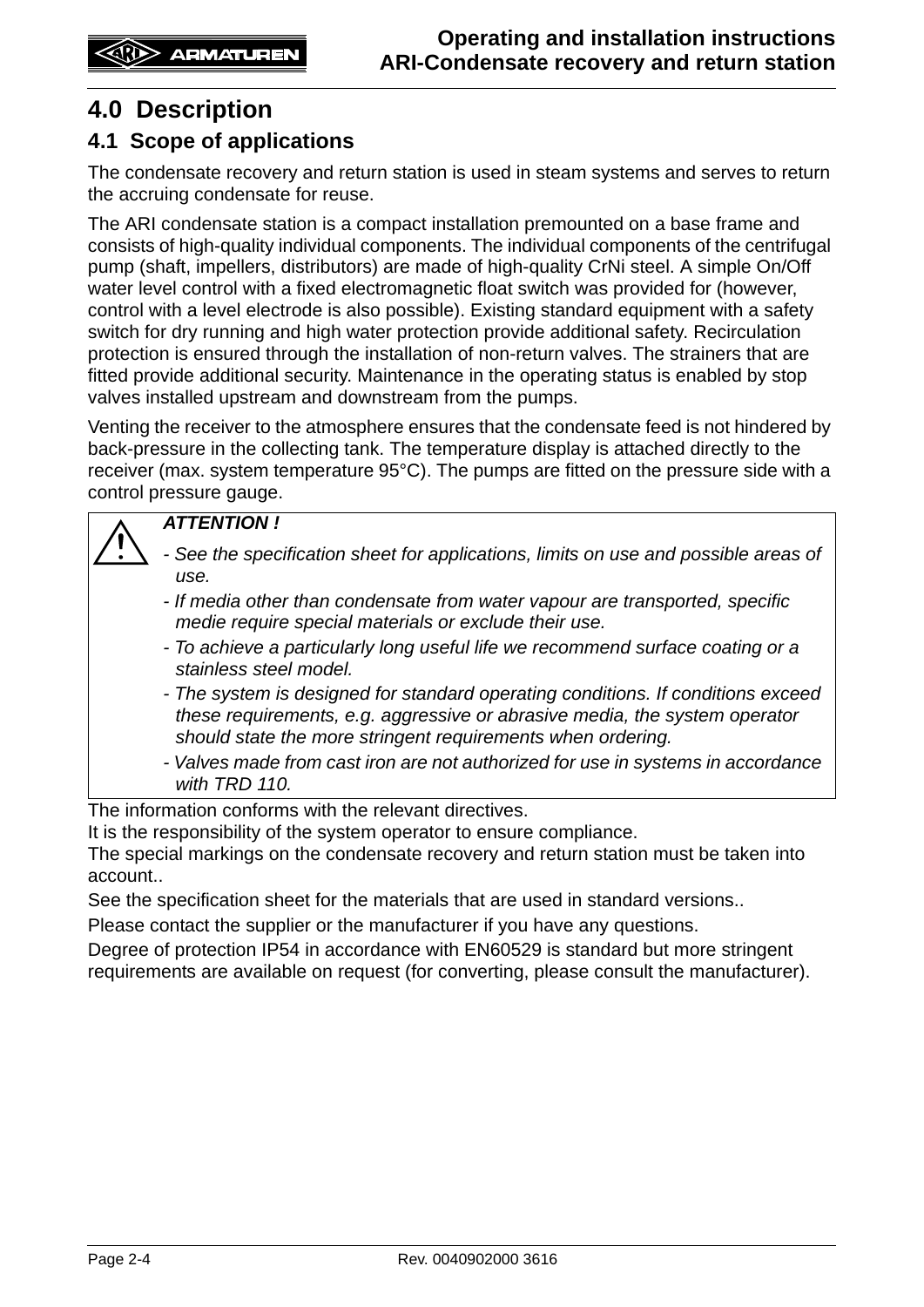# <span id="page-4-0"></span>**4.2 Operating principles**

As it accrues the condensate is collected in the receiver of the condensate recovery and return station until a preset maximum level in the receiver is reached. If the preset maximum level is exceeded one of the installed recirculating pumps comes into operation. The condensate is pumped off until the minimum level required by the system is reached.

#### **Pump controller** (refer to annex "14.3 System control / Wiring diagram")

The pump controller works discontinuously. This minimizes operating hours and energy consumption.

The switching instants (pump on / pumps off / low water and high water alarm) are fixed with the layout of the electromagnetic toggle switches.

#### **The following signals and switches are integrated in the controller:**

- Pump On / Off
- High water alarm (overflow)
- Low water alarm (water shortage)

#### **The controller contains:**

- Optical operating and fault displays for both pumps and for the electromagnetic switch
- Switch for manual/automatic mode
- Switch for pump on/off/automatic
- Automatic pump changeover after every starting operation

See the annex for the pump controller's technical data "14.3 System control / Wiring diagram"

#### **Level measuring as well** (refer to annex "14.3 System control / Wiring diagram")

The station has a fixed electromagnetic float switch for measuring and signalling the level. The switches are mounted on the side of the level indicator.

On request by the customer the level in the receiver can also be set by means of a level electrode plus an adjustable controller.

#### **Safety devices**

The condensate station is designed for use with atmospheric pressure. A vent to the atmosphere protects against operations with non-permissible pressure (vapour pipe).



*ATTENTION !*

*- The vent must never be shut off*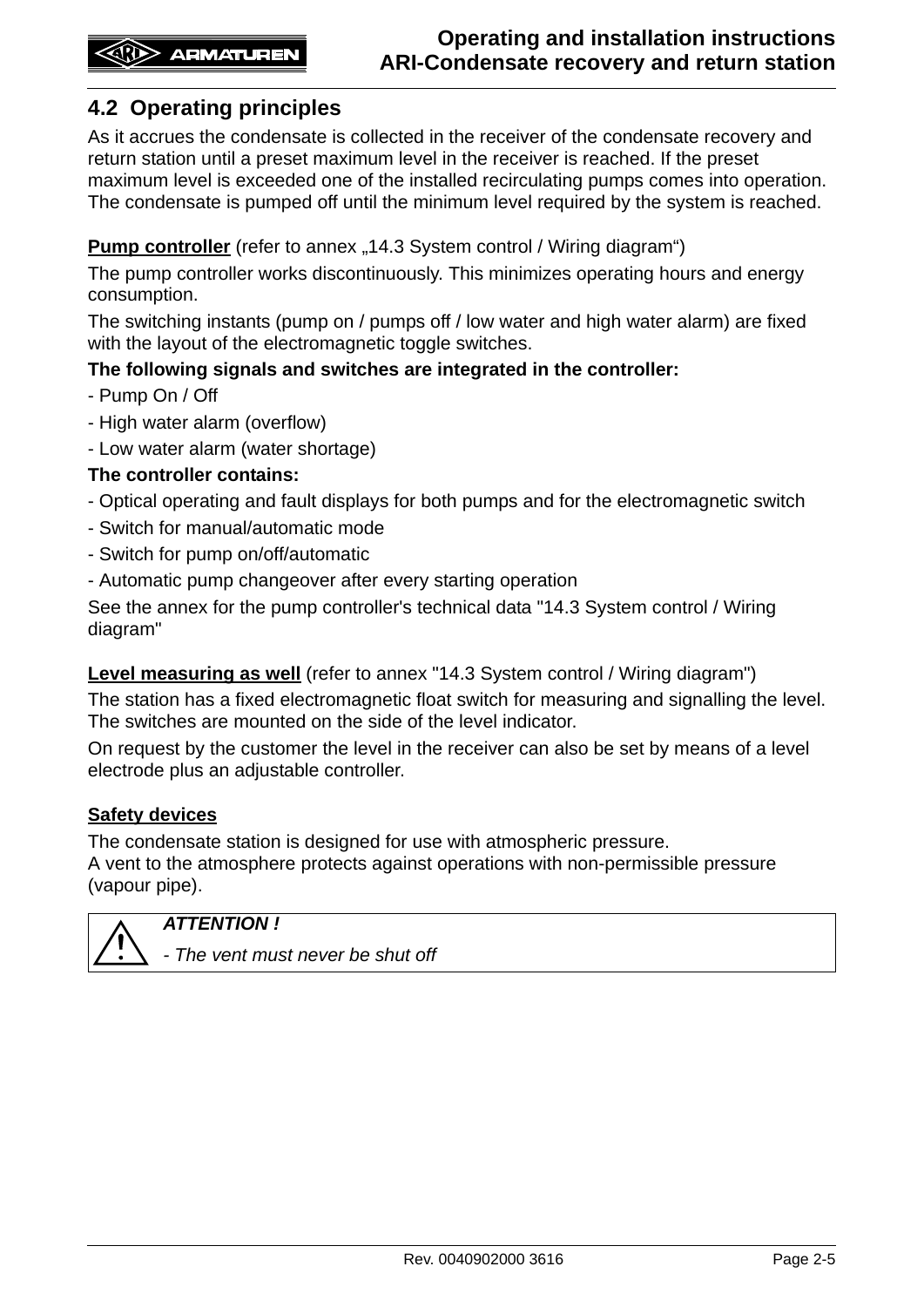# <span id="page-5-0"></span>**4.3 System arrangement - Condensate recovery and return station**





#### <span id="page-5-1"></span>**4.3.1 Parts**

| Pos.            | <b>Designation</b>                                                                                         |
|-----------------|------------------------------------------------------------------------------------------------------------|
| 1               | Receiver                                                                                                   |
| 2               | Overflow (to the outside) with flash barrier (inlet under condensate level)                                |
| 3               | Condensate feed<br>(the number of receiver connections varies in accordance with the size of the receiver) |
| $\overline{4}$  | Vapour pipe connection (vent to the outside)                                                               |
| 5               | Level measuring (with electromagnetic float switch, inlieing with fixed adjustment)                        |
| 6               | Liquid level controller                                                                                    |
| 7               | Stop valve, suction side (ARI-EURO-WEDI)                                                                   |
| 8               | Low NPSH pump                                                                                              |
| 9/10            | Stop valve, pressure side (ARI-STOBU with non-return function (loose plug + spring))                       |
| 11              | Pressure gauge, complete                                                                                   |
| 12 <sup>2</sup> | Thermometer                                                                                                |
| 13              | Drain to the outside                                                                                       |
| 14              | Inspection opening                                                                                         |
| 15              | Outlet                                                                                                     |

Material, dimensions, size (nominal diameter, etc.) see specification sheet.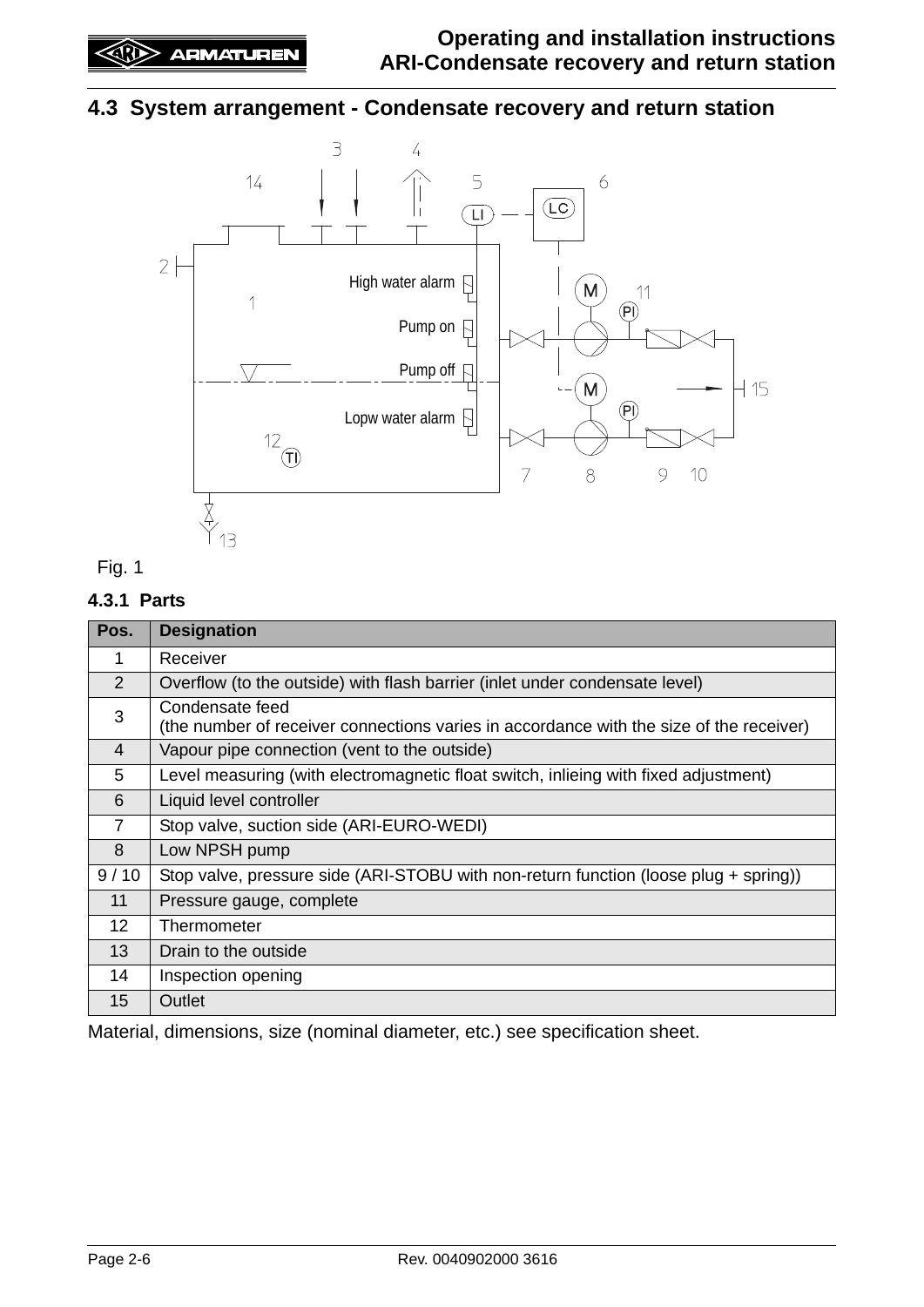## <span id="page-6-0"></span>**4.4 Technical data - comments**

for

- **Selected designs/size,**
- **Material, delivery head, weights, etc.**

can be seen in the specification sheet.

# <span id="page-6-1"></span>**4.5 Marking**



## Fig. 2: Marking

Address of manufacturer: see section [12.0 Warranty / guarantee](#page-18-2)

#### **PED 2014/68/EU, MD 98/37/EC, EMC 89/336/EEC, LVD 73/23/EEC**

Evaluation in accordance with PED 2014/68/EU (Fluid Group 2)

The evaluation of an installation (assembly of pressure vessels) is aligned to the correspondingly highest category of an installation component Art. 10 Paragraph 2.

If all the individual components of a subassembly fall under Art. 3.3 (sound engineering practice), the installation may not display a CE mark in accordance with PED.

If the subassembly falls at the outside under Category I and under Article 1, Paragraph 3.6, the subsassembly does not fall under the Pressure Equipment Directive.

Declaration of conformity/manufacturer's declaration: For the above-mentioned EC Directives see section "13.0 EC declaration of conformity / Manufacturer's declaration".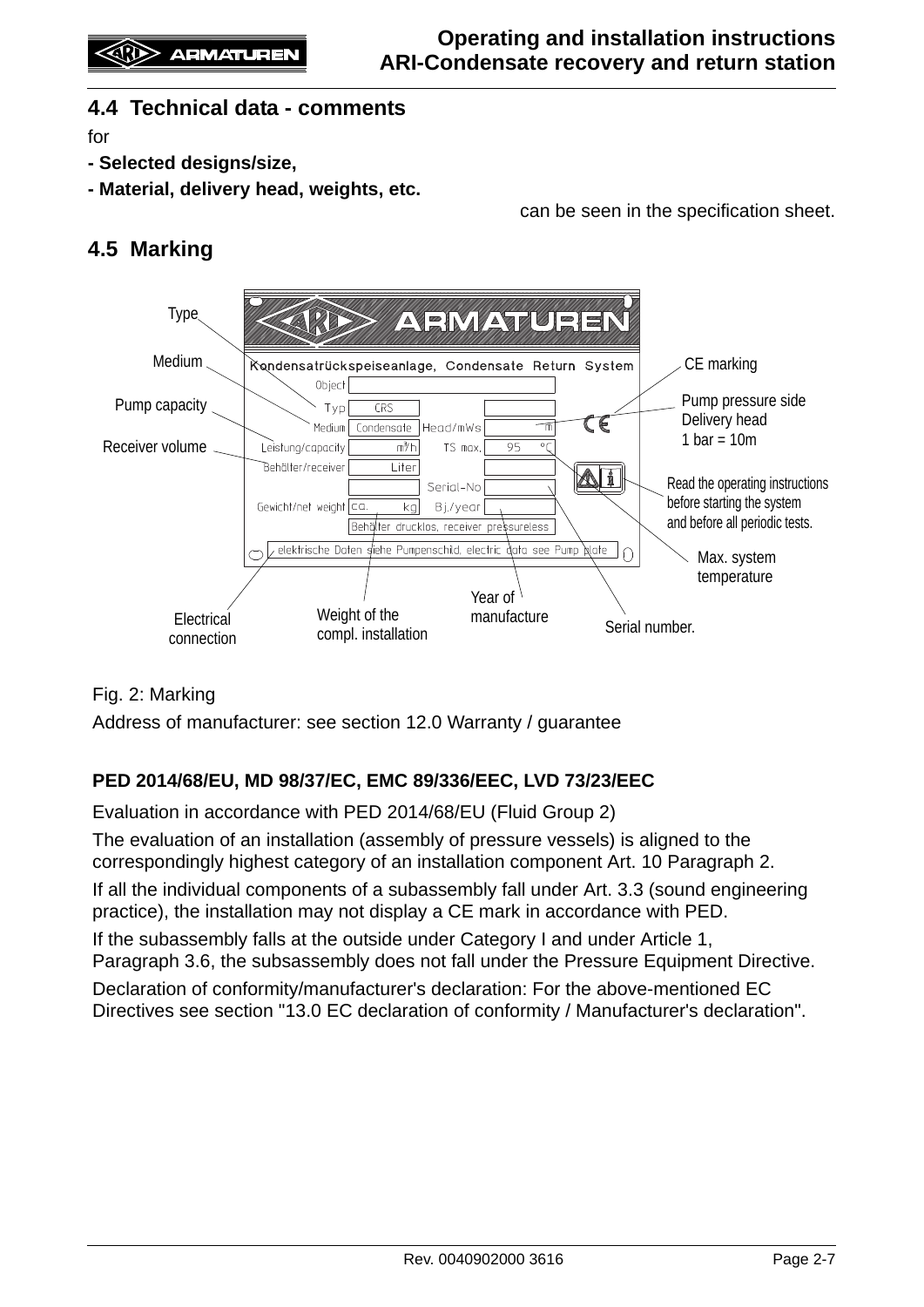# <span id="page-7-0"></span>**5.0 Installation**

## <span id="page-7-1"></span>**5.1 General notes on installation**

The following points should be taken into account in addition to the general principles governing installation work:

#### *ATTENTION !*

- *Remove flange covers if present..*
- *The interior of the condensate recovery and return station must be free from foreign particles..*
- *When replacing single components, e.g. pumps note the installation position with reference to flow, see mark on the pump / valve.*
- *Lay pipes in such a way that air cannot build up in the area of the pump.*
- *The condensate level must not fall below a minimum level. (refer to annex "14.3 System control / Wiring diagram")*
- *Install the condensate recovery and return station so, in such a way that damaging transverse, bending and torsional forces are avoided.*
- *Protect the condensate recovery and return station from dirt during construction work..*
- *Connection flanges must match exactly.*
- *Connecting bolts for pipe flanges should be mounted preferably from the counter flange side (hexagon nuts from the valve side). At DN15-32: If valves should be mounted directly to valves, the upper flange connecting bolts should be preferably executed with studs and hexagon nuts on both sides.*
- *Attachments of valves and pumps such as actuators, handwheels, hoods, motor lifting lugs must not be used to take external forces, e.g. they are not designed for use as climbing aids, or as connecting points for lifting gear.*
- *Suitable materials handling and lifting equipment should be used. The lifting gear may only be attached to the existing lifting lugs. See specification sheet for weights.*
- *The vapour pipe (vent) and overflow pipe must be connected for safe discharge. Danger of scalding !*
- *The vapour pipe must be dimensioned so that the receiver is always depressurized.*
- *The pump may not be insulated because an adequate supply of air to cool the motor must be guaranteed.*
- *Lay the vent pipe so that it is favourable for the flow and has a steady gradient to the inlet or discharge. Liquids must be prevented from collecting or freezing in the pipe because this is dangerous.*
- *Lay all pipes so that danger to persons through escaping hot water or steam is avoided..*
- Planners / construction companies or operators are responsible for positioning and installing the condensate recovery and return station.
- The stations are designed for application, not influenced from weather.
- For application outside or in adverse environments like corrosion-promoting conditions (sea water, chemical vapours, etc.), special constructions or protective measures are recommended.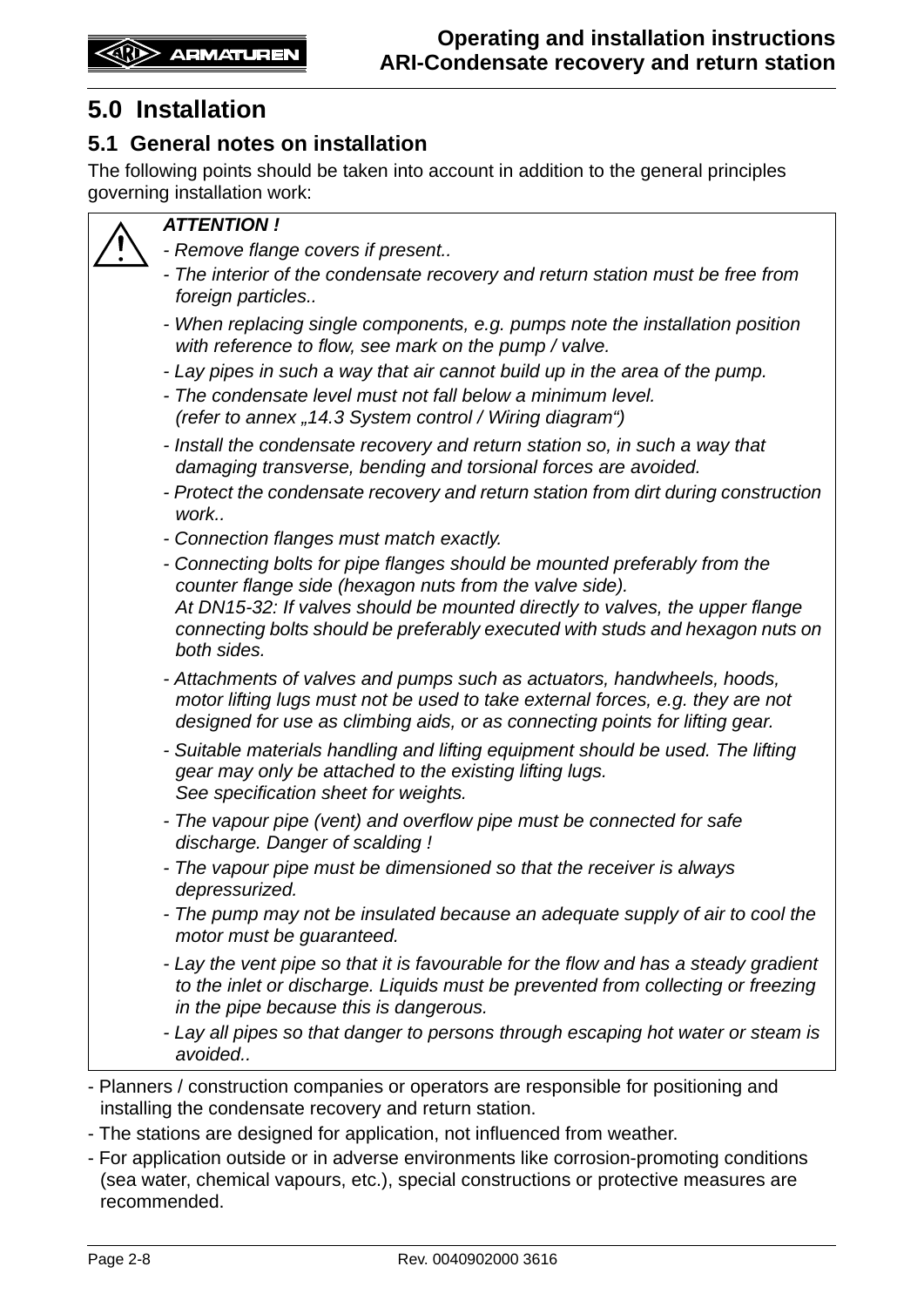## **(R)** ARMATUREN

- Before installing the condensate recovery and return station rinse and clean the total system to remove impurities that can damage the seat / disc of the valves and block the inspection hole.
- Centre the packings between the flanges.
- To reduce any structure-born noises we recommend fitting the connection with compensators and installing the condensate recovery and return station on a level horizontal area with an oscillation-reducing base.
- Install the station so that maintenance and operating is guaranteed from all sides.
- There is a risk of a siphon effect in stations in which the pressure lines run downwards from the pump. Install a vent valve at the pump (See Fig. 3 for the layout).





# <span id="page-8-0"></span>**5.2 Electrical connection**



 $\overline{\bigcirc}$ 

#### *ATTENTION !*

*- Work on electrical systems or equipment must only be carried out by qualified electricians or by trained individuals under the guidance and supervision of a qualified electrician in compliance with regional electrical requirement and regulations.*

*- When connecting the condensate recovery and return station the supply line must be disconnected from the mains (not live) during connection work. It must be impossible to switch the power on unintentionally while the mains are disconnected in this way.* 

*Failure to comply may result in death, serious injury or substantial damage to property.*

- All electrical components require verification of the relevant EU Directive, e.g. EMC or Low-Voltage Directive (see section 13.0 EC declaration of conformity / Manufacturer's declaration).
- If only one controller assembly kit is enclosed or only premounted at the customer's request, comply with the relevant connection instructions in the operating instructions for the individual components.
- The electrical connection should be carried out by an authorized electrician in accordance with local regulations.



## *ATTENTION !*

- *The system earthing/grounding must exist!*
- *Make sure that the electricity supply has been switched off before removing the terminal box cover and before removing/dismantling the pump.*
- *The pump must be connected to an external mains switch with a minimum contact gap of 3 mm in all poles.*

*- Danger from electricity must be excluded. (For details, see, e.g., the VDE/EVU regulations.)*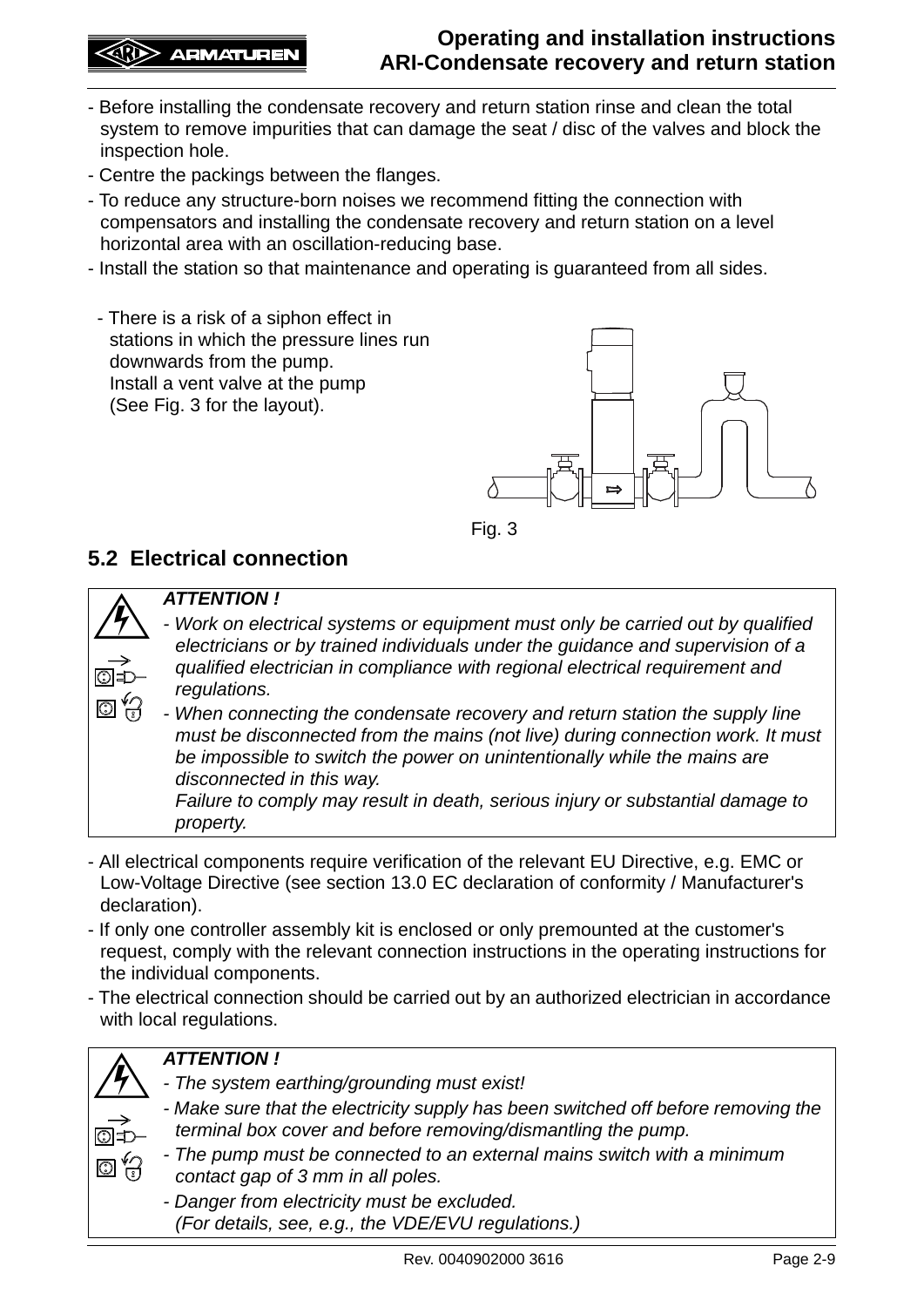- Connection is by means of the installed switchgear cabinet. In the delivery condition the station conforms to the IP54 requirements in accordance with EN 60529. Requirements in excess of this must be indicated when ordering. Any conversion must be agreed with the manufacturer.
- The cable leads must at least be conform to the requirements of degree of protection IP54 in accordance with EN 60529.
- The single-phase motors have an integrated thermostatic switch and do not require any additional motor protection.
	- The three-phase a.c. motors must be connected to a motor protective switch..
- The switching frequency (pumping out cycles) of the pump should not exceed 2 to 4 times per hour.
- See the name plate on the pump motor for the electrical data as well.
- Make sure that the electrical data on the name plate conforms to the existing power supply..
- The pumps, the toggle switches and the pump controller are fitted with heavy-gauge screwed glands for round cables..
- If the pump controller is contained in a separate package, the controller with heavy-gauge screwed glands showing downwards to a wall protected from the weather and sunshine. The ambient temperature must not exceed the operational limits of -30°C to +50°C (see annex "14.3 System control / Wiring diagram").

## <span id="page-9-0"></span>**5.3 Frequency converter operation**

- All the pump three-phase a.c. motors for the condensate recovery and return station can be connected to a frequency converter.

#### *ATTENTION !*

- *Depending on the frequency converter type, this may cause increased noise from the motor. In addition, it may cause the motor to be exposed to detrimental voltage peaks.*
- *Grundfos motors type MG 71 and MG 80 as well as MG 90 (1.5 kW, 2-pole), all for supply voltages up to and including 440 V (see motor name plate), must be protected against voltage peaks in excess of 650 V (peak value) between the supply terminals.*
- *It is recommended that all other motors are protected against voltage peaks in excess of 850 V.*
- The above disturbances, i.e. both increased noise and detrimental voltage peaks, can be eliminated by fitting an LC filter between the frequency converter and the motor. For further information, please contact the suppliers of the frequency converter and the motor.



#### *ATTENTION !*

*- Motors other than those supplied by Grundfos: Please contact Grundfos or the motor manufacturer.*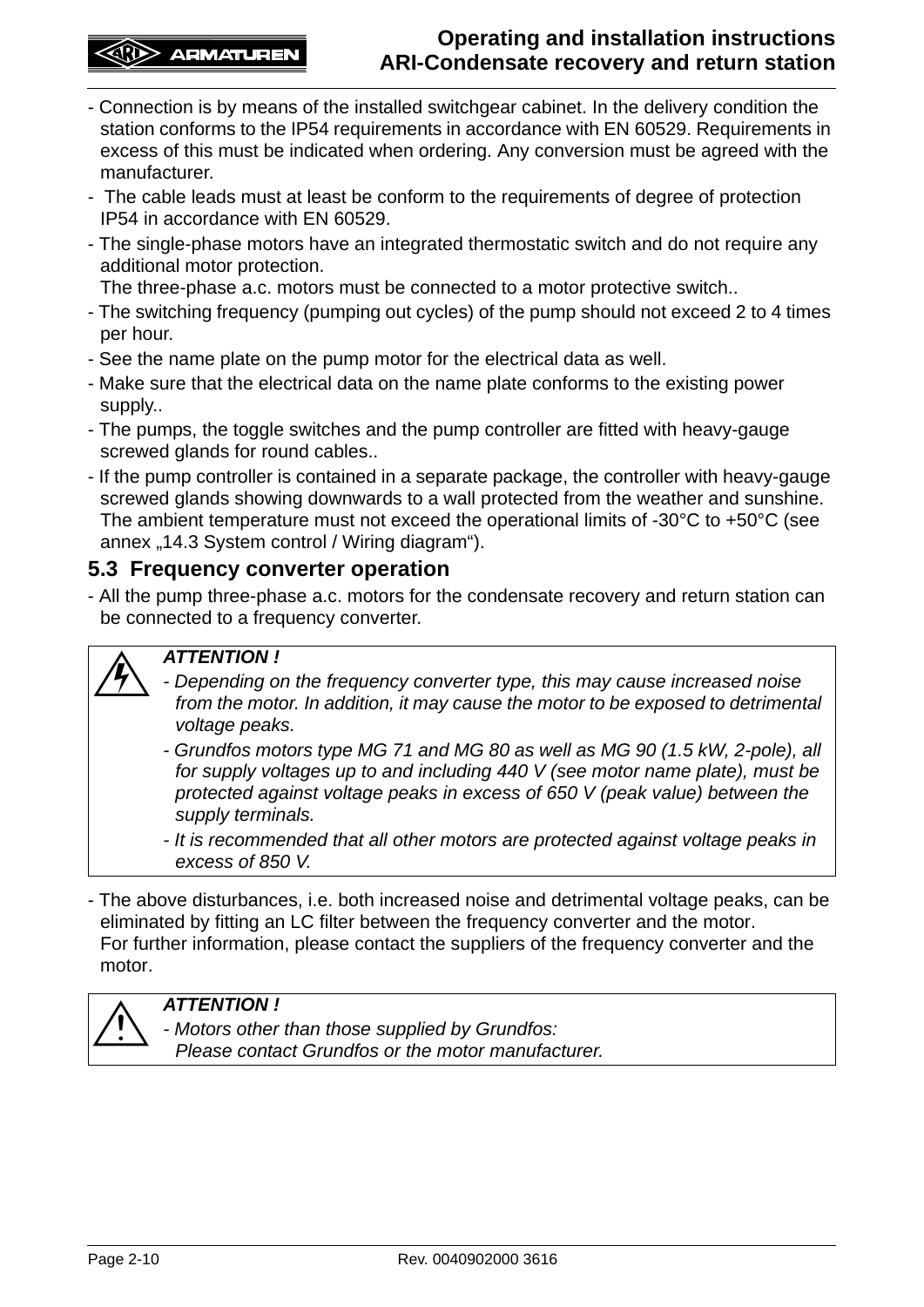## <span id="page-10-0"></span>**5.4 Min. flow rate for continuously operating pumps**



Because of the risk of overheating, the pump should not be used at flows below the minimum flow rate.

The curve shows the minimum flow rate as a percentage of the nominal flow rate in relation to the medium temperature.

 $--- =$  Air-cooled top

Fig. 4

- If the pumps are to work continuously , a minimum delivery of 15-20% (see Fig. 4) must be guaranteed, e.g. through an overflow valve.



## *ATTENTION !*

*- The pump must never operate against a closed stop valve.*

- The pressure-side stop valve must be opened at least far enough for the required delivery flow in Fig. 4 to be maintained.

# <span id="page-10-1"></span>**6.0 Putting into operation / operation**



#### *ATTENTION !*

*Before putting a new station into operation or restarting a station after repairs or modification, always make sure that:*

- *All work has been completed!*
- *Regional safety instructions must be observed as a matter of principle..*
- *The covers of the switchgear cabinet and the pump must be fitted.*
- *Do not start the pump until it has been filled with liquid and vented. If the pump runs dry, the pump bearings and the shaft seal may be damaged.*



O ř

*- Pay attention to the direction of the vent hole and take care to ensure that the escaping water does not cause injury to persons or damage to the motor or other components.*

*- In hot-water installations, special attention should be paid to the risk of injury caused by scalding hot water.*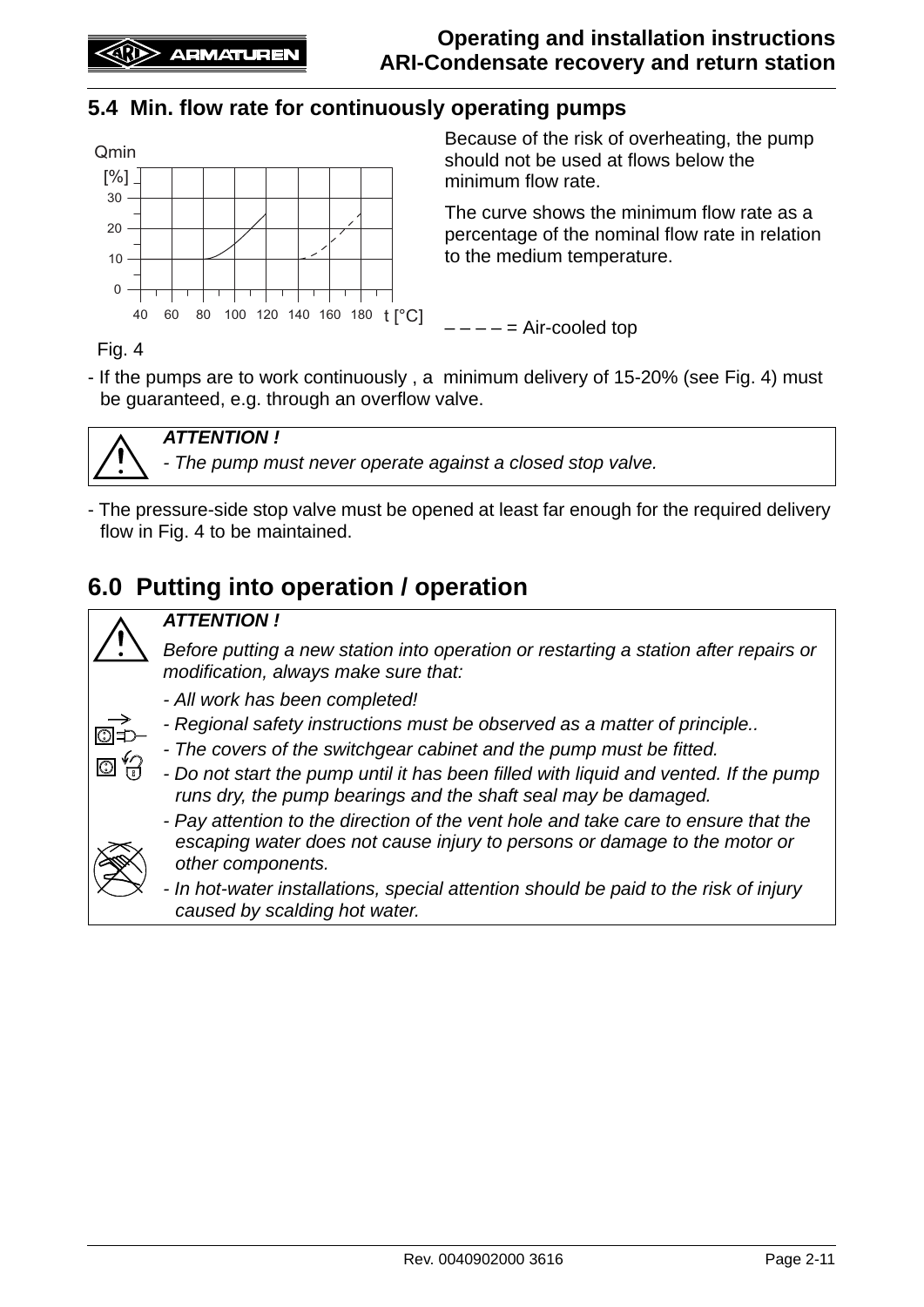## <span id="page-11-0"></span>**6.1 Procedure**



#### *ATTENTION !*

- *Make sure that the discharging medium does not cause injury to persons or damage to the motor or other components.*
- *In case of stations with hot media the danger of scalding must be avoided in particular.*

The initial start-up and all additional starts must be carried out in the following sequence.

- 1. Put the liquid level indicator into operation
- Close the discharge valve for the liquid level indicator, open the shut-off devices
- 2. Put the condensate receiver into operation
- Close the discharge stop-cock for the condensate receiver

Note: the upper and lower toggle switches must be located so that they can be overrun or underun by the floaters.

- 3. Switch the pump controller on (see annex "14.3 System control / Wiring diagram")
- Control direction of pump (see point [6.2\)](#page-12-0).
- Without media pump off, plus water storage signal.
- If the filling level (switch point) water shortage is exceeded, signal water shortage off.
- Switch point, pump on/off checked when filling with media.
- Cheek switch point, over flow (high water level) through tuning on the system control, when over filling with neutral media.

The pumps only work optimally in the design point. In operations with very low backpressure the throughput volume can increase above the permissible max. volume and the pumps can cavitate as a result of the excessive suction resistances.

The pumps' delivery volume is reduced if the back-pressure is too high. In the worst case, the condensate volume is not recirculated completely.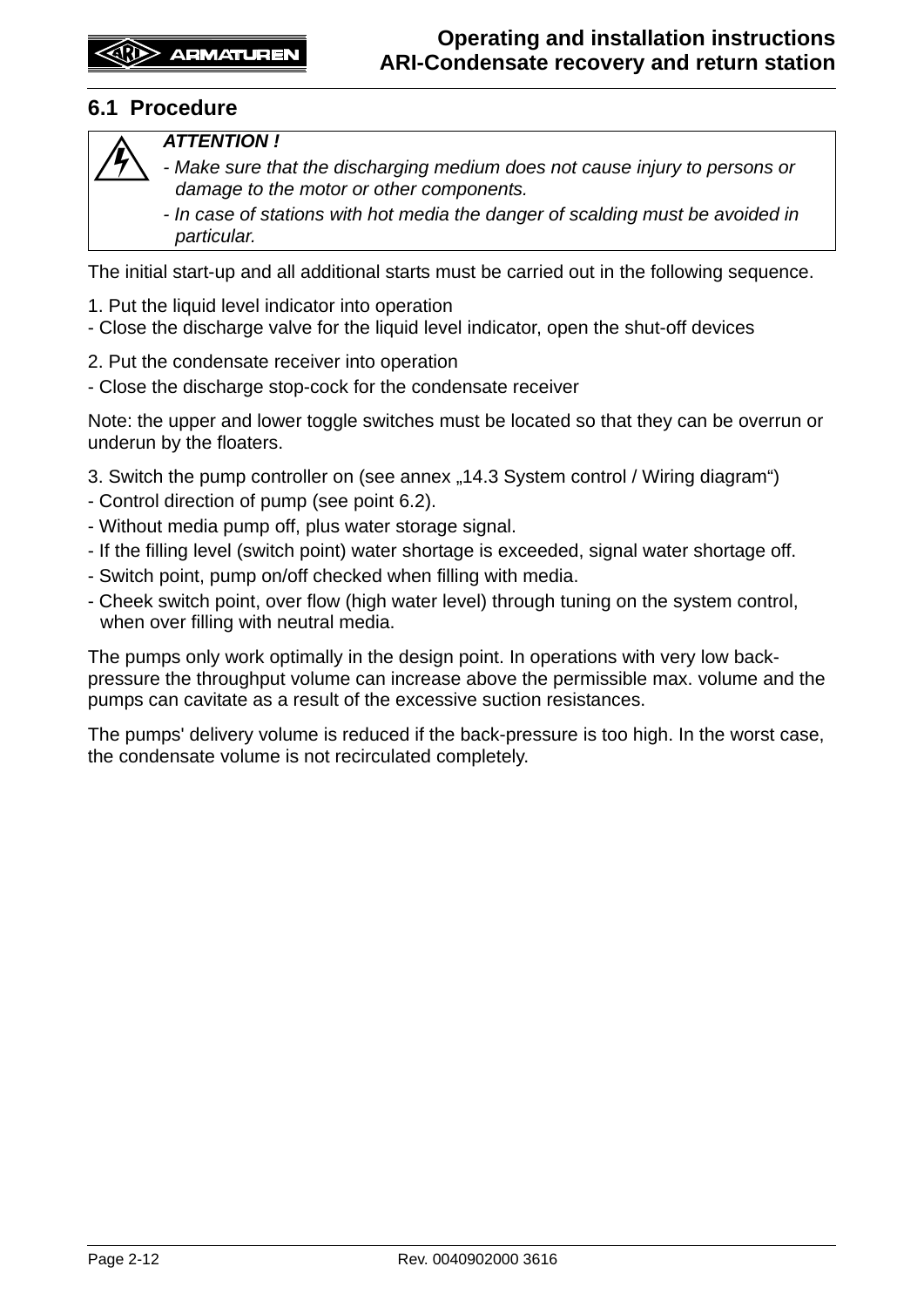## <span id="page-12-0"></span>**6.2 Start-up**

- Fill the receiver with feed-water. The first level must be over switch point pump "on". (Level: pump's function switching starts to work.)



1. Close the isolating valve on the pressure side of the pump and open the isolating valve on the suction side.



2. Remove the priming plug from the pump head. Pump is vented through filling out of the receiver. If necessary slowly fill the pump with liquid. Replace the priming plug and tighten securely.



3. See the correct direction of rotation of the pump on the motor fan cover.





4. Start the pump and check the direction of rotation.



5. Vent the pump by means of the vent valve in the pump head. At the same time, open the discharge isolating valve a little.



6. Continue to vent the pump. At the same time, open the discharge isolating valve a little more.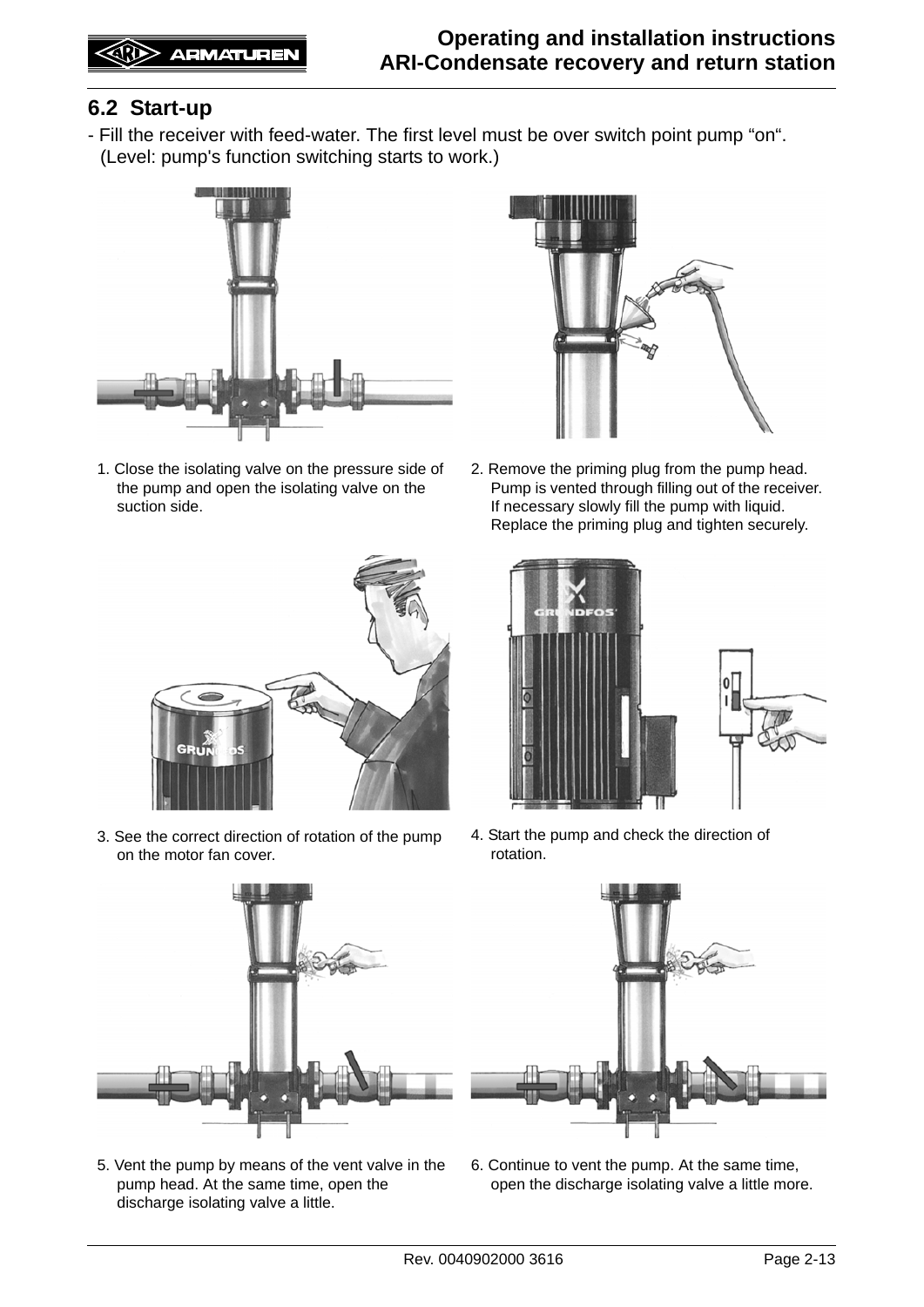

7. Close the vent valve when a steady stream of liquid runs out of it. Open the discharge isolating valve fully.



*ATTENTION ! - The stop valve on the pressure side and suction side must be complete open.*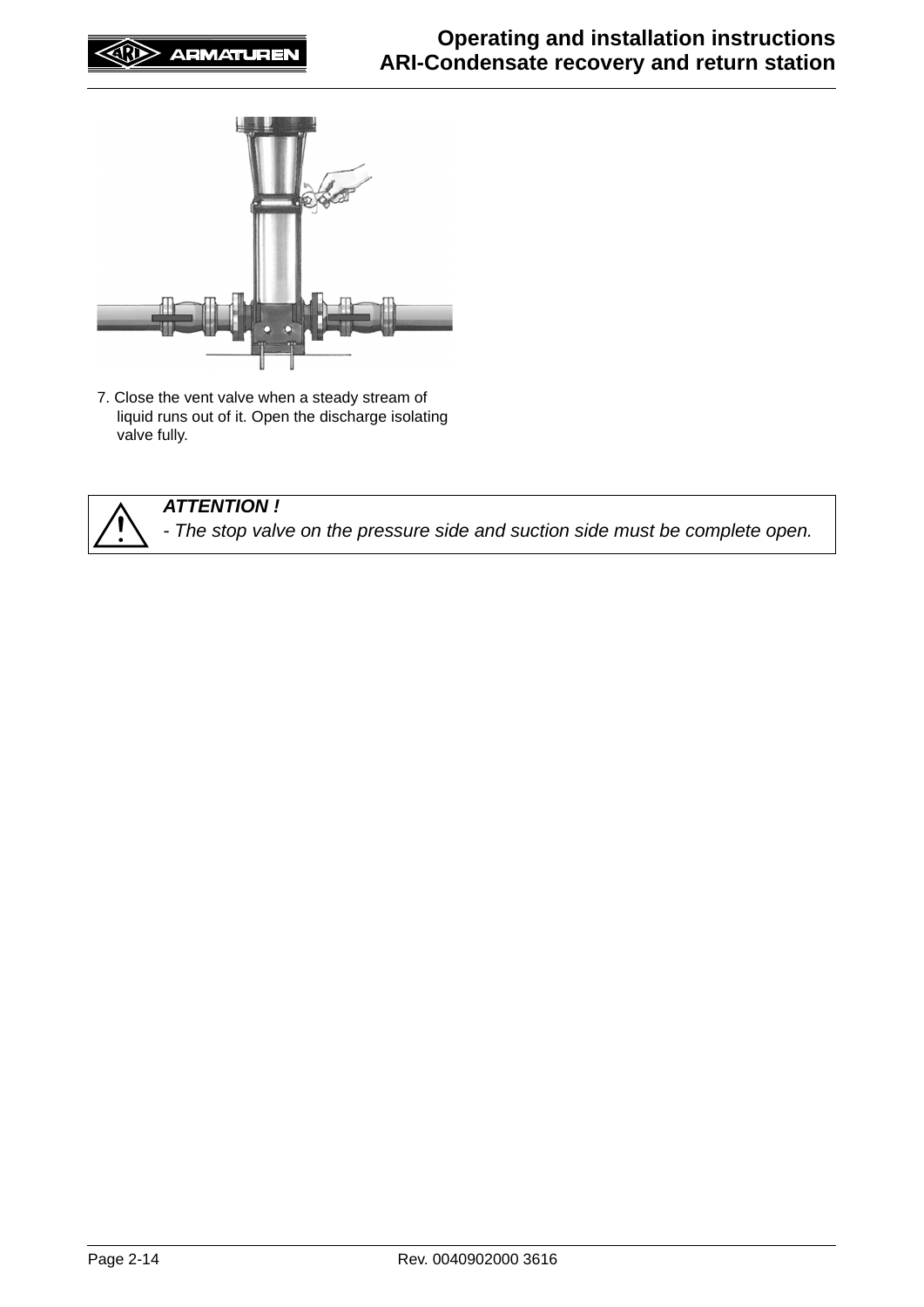# <span id="page-14-0"></span>**7.0 Care, maintenance and taking out of operation**

Check the system regularly for perfect function and for any leaks. Observe the appropriate instructions for the maintenance of the equipment.

Do not clean the condensate recovery and return station with high-pressure appliances or with solvents or cleaning agents that are aggressive, detrimental to health or easily flammable.

Check the sealing points of the switchgear cabinet and the pump covers (terminal) during or after cleaning.

If leaks are detected at the switchgear cabinet-pump connnection (electrical connection), reomove the seal and replace with a new one.



#### *ATTENTION!*

- *Before starting work on the pump, make sure that all power supplies to the pump have been switched off and that they cannot be accidentally switched on. This must be done by qualified personnel only!*
- I©I '
- *If the station is in operation, do not remove the barriers for moving parts.*
- *Danger from electricity must be excluded (for details of this see, e.g., the VDE regulations and those issued by local utilities).*



- *The system operator must ensure that all mainteance, inspection ands assembly work is carried out by authorized and qualified skilled personnel that has acquired their information trhough a detailed study of the assembly and operating instructions.*
- *Work on the station may only be carried out when it is at a standstill. The procedure for bringing the station to a standstill described in the assembly and operating instructions must be complied with.*
- *All the safety and protective devices must be put back in place or in function immediately after this work is completed.*
- *Read section ["6.0 Putting into operation / operation](#page-10-1)" before restarting the plant.*

The pump bearings and shaft seal are maintenance-free.

Motors that are not fitted with grease nipples are maintenance-free.

Motors fitted with grease nipples should be lubricated with a high temperature lithiumbased grease; see the instructions on the fan cover.

- The current regional safety requirements must be consulted in addition when shutting the station down, or carrying out maintenance or repair work.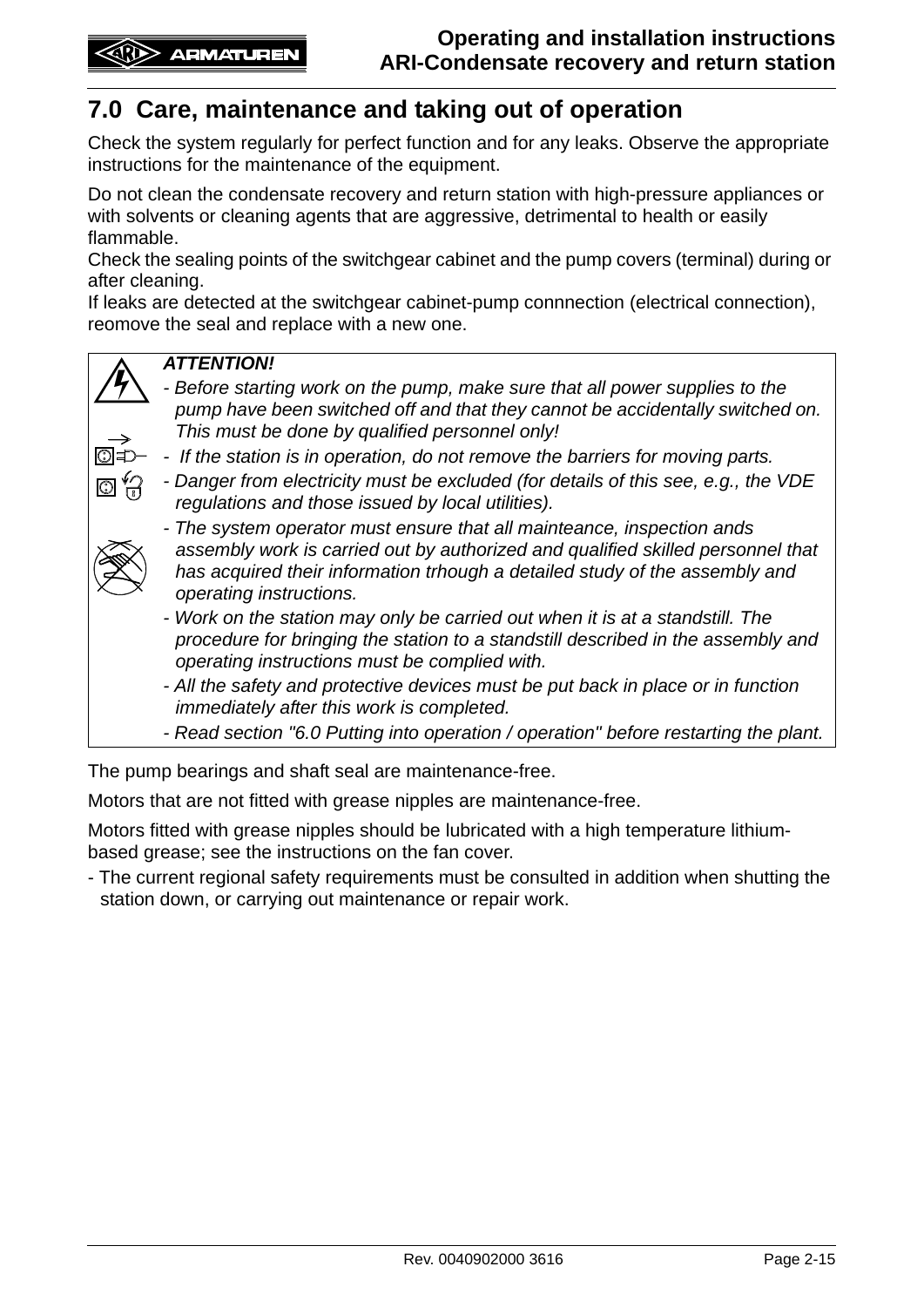## <span id="page-15-0"></span>**7.1 Unauthorized conversion and spare parts**

Conversions or changes to the station are only permitted after consulting the manufacturer. Original spare parts and accessories authorized by the manufacturer serve safety. Using other parts can cancel the liability for the resulting consequences.

## <span id="page-15-1"></span>**7.2 Taking out of operation / Frost protection**

In the case of seasonal operation (motor is idle for more than 6 months of the year), we recommend greasing the motor bearing when the pump is taken out of operation.



#### *ATTENTION !*

*- Before taking out of operation observe section [10.0!](#page-18-0)*

Taking out of operation in reverse order, see section ["6.0 Putting into operation / operation"](#page-10-1).

#### **Procedure**

- Switch the condensat pumps off.
- Close the shut-off devices for the pump discharge.
- Switch the pump controller off.
- Pumps that are not being used during periods of frost should be drained to avoid damage.
- Drain the pump by loosening the vent screw in the pump head and removing the drain plug from the base.

#### *ATTENTION !*

- *Make sure that the discharging medium does not cause injury to persons or damage to the motor or other components.*
- *In case of stations with hot media the danger of scalding must be avoided in particular.*
- Tighten the vent screw and fit the drain plug before the pump is put back into operation (see section ..[6.0 Putting into operation / operation](#page-10-1)").
- Then screw the drain plug in and tighten the large sleeve nut. Tighten the circulation valve.

If the pumps are drained for longer standstill periods, spray a few drops of silicon oil onto the shaft between the head and the coupling. This stops the sealing surfaces from sticking together. Remove the coupling protection to do this.

## <span id="page-15-2"></span>**7.3 Lifting the pump**



*ATTENTION !*

*- The motors for pumps CR, CRI, CRN are supplied with lifting lugs. These lugs must not be used to lift the complete station.*

When lifting the whole pump, note the following:

- The pumps CR, CRI, CRN with Grundfos MG motors must be lifted with the help of straps or similar devices.

If there are lifting lugs on the head or the motor flange the lifting gear must be attached here only.

- With other makes of motor we recommend lifting the motors at the head with the help of straps.
- Technical data, weights, spare parts, etc. for the pumps: see www.grundfos.com.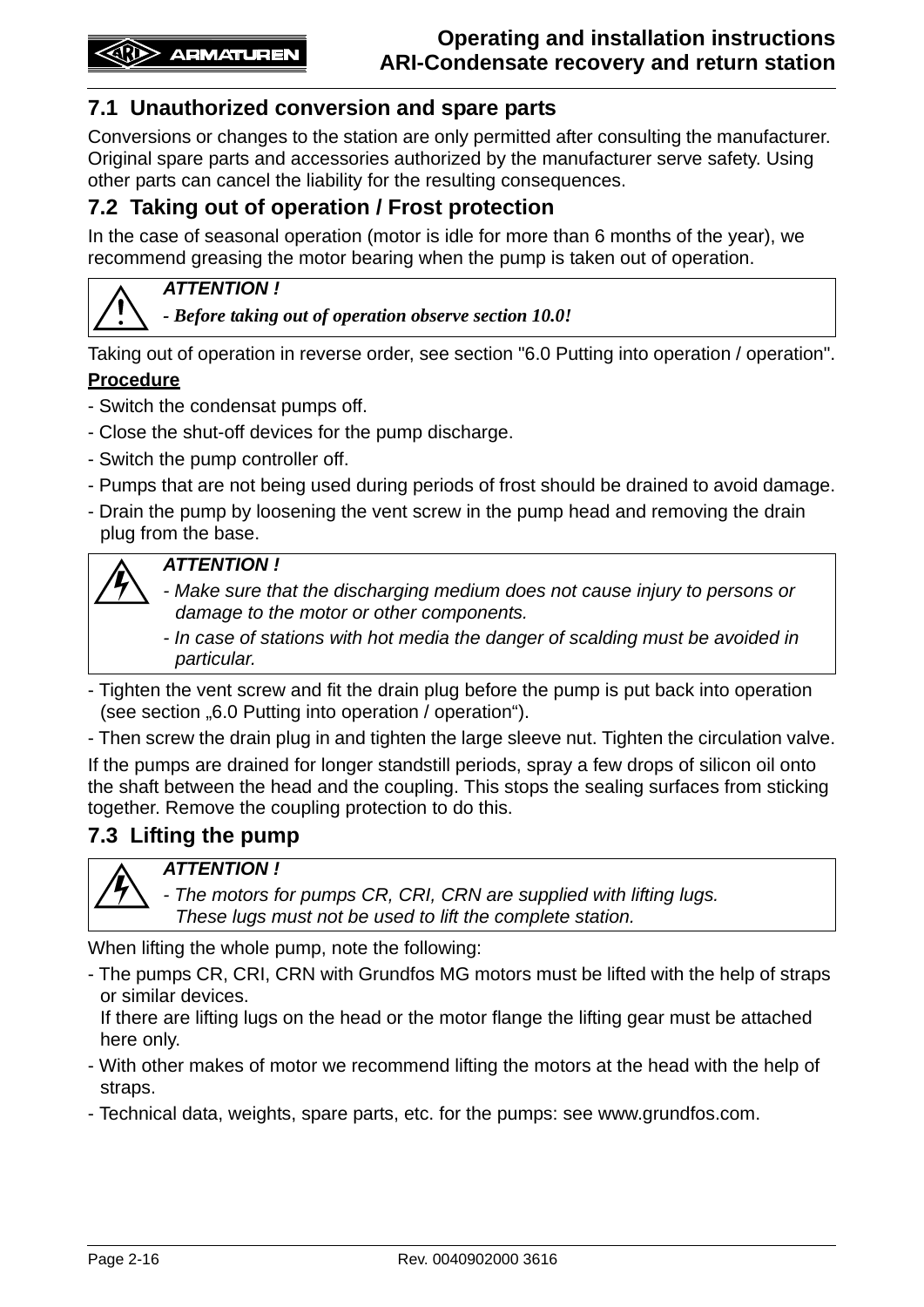# <span id="page-16-0"></span>**8.0 Troubleshooting**

In the event of malfunction or faulty operating performance check that the installation and adjustment work has been carried out and completed in accordance with these operating instructions.



*ATTENTION !*

*It is essential that the safety regulations are observed when identifying faults.*

If malfunctions cannot be eliminated with the help of the following table "**9.0 Troubleshooting table**", the supplier or manufacturer should be consulted.

# <span id="page-16-1"></span>**9.0 Troubleshooting table**



*ATTENTION !* 

*- Read sections [10.0](#page-18-0) and [12.0](#page-18-2) prior to dismantling and repair work ! - Read sections [5.0](#page-7-0) and [6.0](#page-10-1) before restarting the station!*

*The supply voltage must be switched off at all poles before the terminal box cover is removed and before the pump is dismantled.*

*- It must not be possible to switch the power on unintentionally while the mains* 

*are disconnected in this way. Failure to comply may result in death, serious injury or substantial damage to property.*

| <b>Fault</b>                                     | <b>Possible causes</b>                                                             | Remedy                                         |  |  |  |
|--------------------------------------------------|------------------------------------------------------------------------------------|------------------------------------------------|--|--|--|
| Motor does not run when                          | Supply failure.                                                                    | Connect the electricity supply.                |  |  |  |
| started.                                         | Fuses are blown.                                                                   | Replace fuses.                                 |  |  |  |
|                                                  | Motor starter overload has tripped.                                                | Reactivate the motor protection.               |  |  |  |
|                                                  | Thermal protection has tripped.                                                    | Reactivate the thermal protection.             |  |  |  |
|                                                  | Main contacts in motor starter are<br>not making contact or the coil is<br>faulty. | Replace contacts or magnetic coil.             |  |  |  |
|                                                  | Control circuit is defective.                                                      | Repair the control circuit.                    |  |  |  |
|                                                  | Motor is defective.                                                                | Replace the motor.                             |  |  |  |
| Motor starter overload<br>trips immediately when | One fuse/automatic circuit breaker<br>is blown.                                    | Cut in the fuse.                               |  |  |  |
| supply is switched on.                           | Contacts in motor starter overload<br>are faulty.                                  | Replace motor starter contacts.                |  |  |  |
|                                                  | Cable connection is loose or faulty.                                               | Fasten or replace the cable<br>connection.     |  |  |  |
|                                                  | Motor winding is defective.                                                        | Replace the motor.                             |  |  |  |
|                                                  | Pump mechanically blocked.                                                         | Remove the mechanical blocking<br>of the pump. |  |  |  |
|                                                  | Overload setting is too low.                                                       | Set the motor starter correctly.               |  |  |  |
| Motor starter overload                           | Overload setting is too low.                                                       | Set the motor starter correctly.               |  |  |  |
| trips occasionally.                              | Low voltage at peak times.                                                         | Check the electricity supply.                  |  |  |  |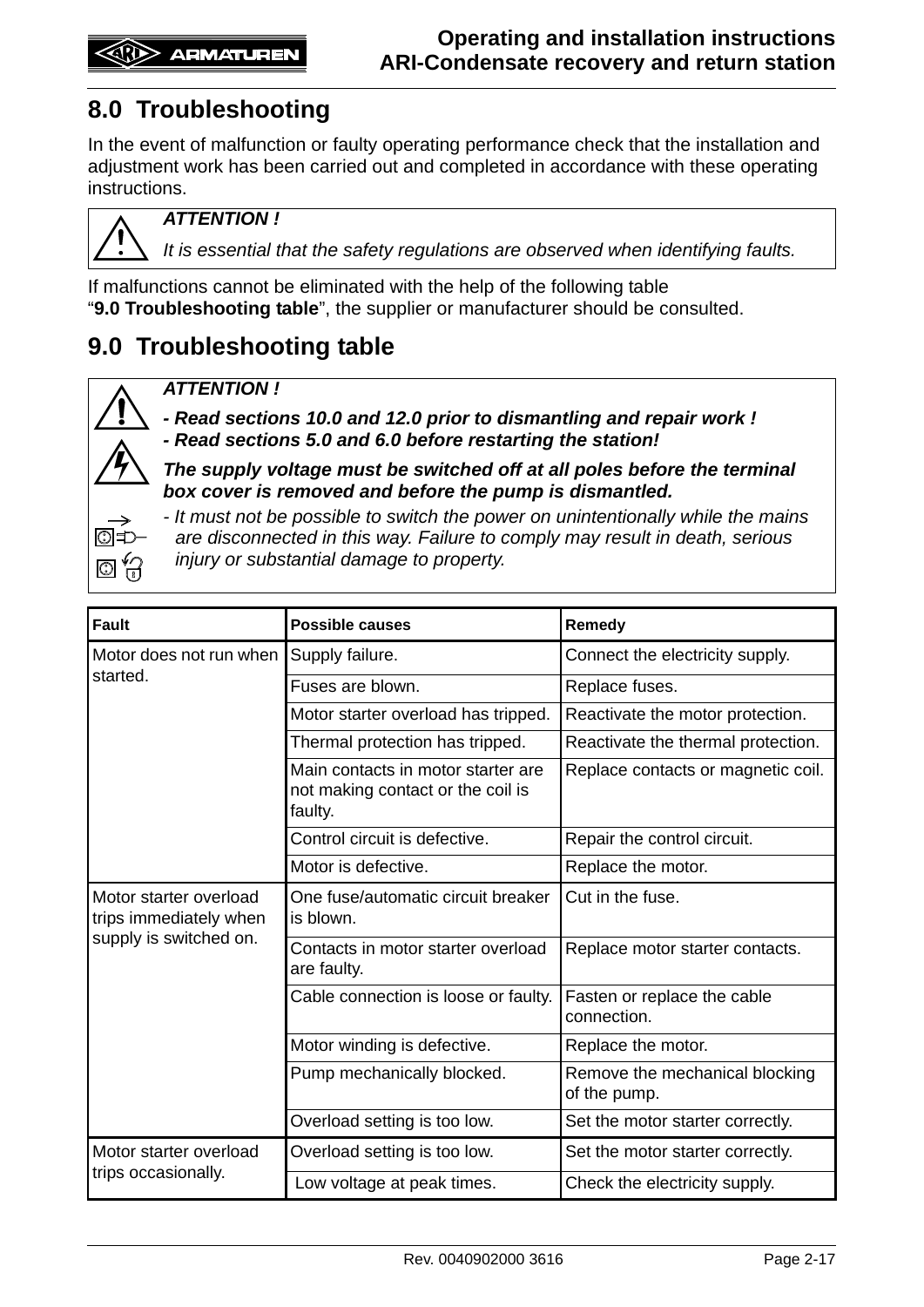## **Operating and installation instructions ARI-Condensate recovery and return station**

| Motor does not run when                  | Supply failure.                                                                    | Connect the electricity supply.                                                                                               |
|------------------------------------------|------------------------------------------------------------------------------------|-------------------------------------------------------------------------------------------------------------------------------|
| started.                                 | Fuses are blown.                                                                   | Replace fuses.                                                                                                                |
|                                          | Thermal protection has tripped.                                                    | Reactivate the thermal protection.                                                                                            |
|                                          | Main contacts in motor starter are<br>not making contact or the coil is<br>faulty. | Replace contacts or magnetic coil.                                                                                            |
|                                          | Control circuit is defective.                                                      | Repair the control circuit.                                                                                                   |
| Pump capacity not<br>constant.           | Pump inlet pressure is too low<br>(cavitation).                                    | Fit new pump.<br>Use a low NPSH pump                                                                                          |
|                                          | Suction pipe/pump partly blocked<br>by impurities.                                 | Clean the pump or suction pipe                                                                                                |
|                                          | Pump draws in air.                                                                 | Check the suction conditions.<br>Check the system control,<br>see point 6.1.                                                  |
| Pump runs but does not<br>provide water. | Suction pipe/pump blocked by<br>impurities.                                        | Clean the pump or suction pipe.                                                                                               |
|                                          | Non-return valve blocked in closed<br>position.                                    | Repair the non-return valve.                                                                                                  |
|                                          | Leakage in suction pipe.                                                           | Repair the suction pipe.                                                                                                      |
|                                          | Air in suction pipe or pump.                                                       | Check the suction conditions.<br>Check the system control,<br>see point 6.1.                                                  |
|                                          | Motor rotates in the wrong<br>direction.                                           | Fit a ventilation valve with falling<br>pipes (see section 5.0, Fig. 3).                                                      |
|                                          | The stop valves (suction an<br>pressure side) are closed.                          | Open the stop valves completely.                                                                                              |
| Pump runs but does not<br>provide water. | Suction pipe/pump blocked by<br>impurities.                                        | Change the direction of rotation of<br>the motor.                                                                             |
| Pump runs backwards                      | Leakage in suction pipe.                                                           | Repair the suction pipe.                                                                                                      |
| when switched off.                       | Non-return valve is defective.                                                     | Repair the non-return valve,<br>if necessary exchange.                                                                        |
| Leakage in shaft seal.                   | Shaft seal is defective.                                                           | Replace the shaft seal.                                                                                                       |
| Noise.                                   | Cavitation occurs in the pump.                                                     | Use a low NPSH pump.                                                                                                          |
|                                          | Frequency converter operation.                                                     | See point 5.3.                                                                                                                |
| High water alarm<br>(overflow)           | Level in receiver too high                                                         | Check the controller and the<br>electromagnetic switch<br>(see point 6.1 and annex "14.3<br>System control / Wiring diagram") |